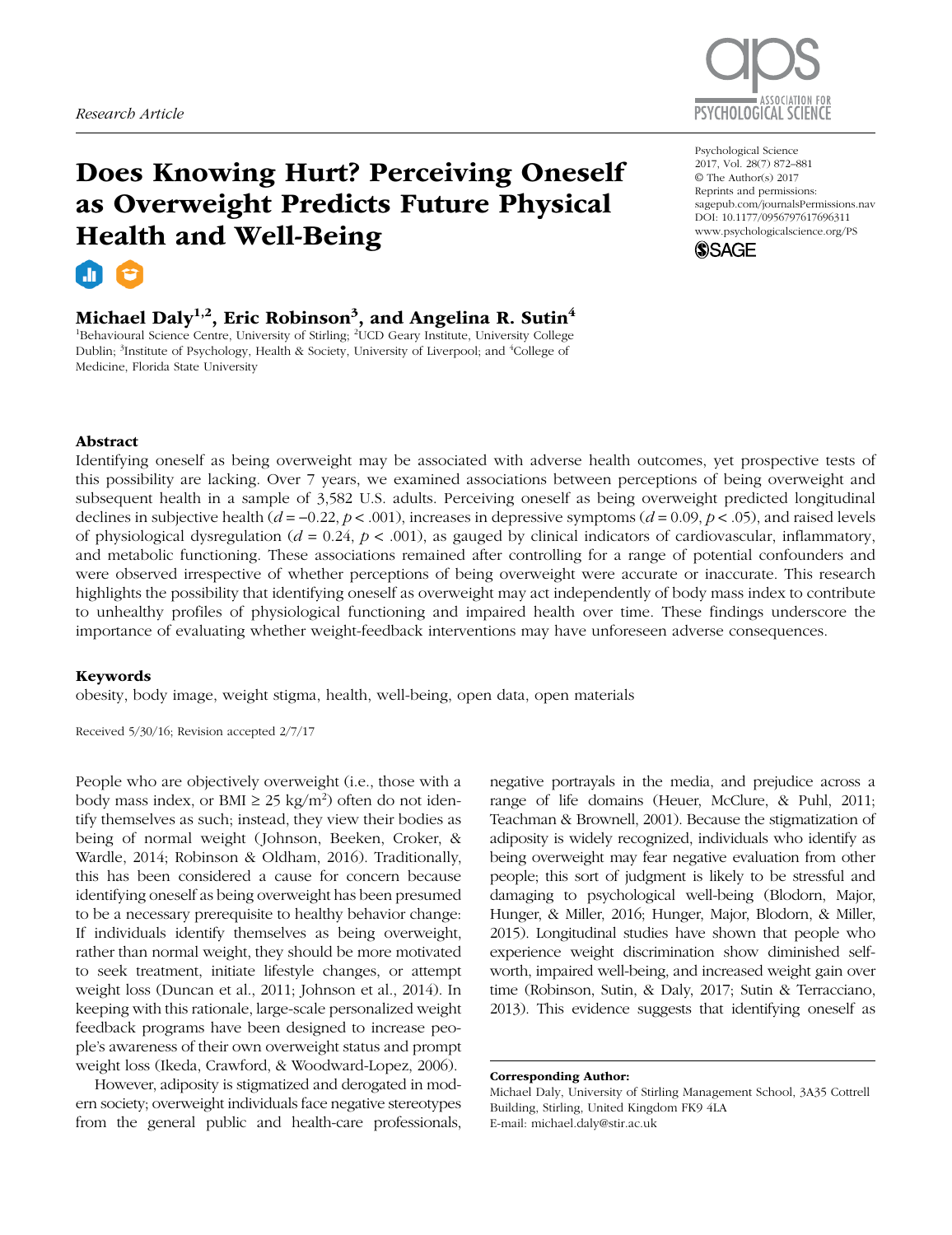being overweight may be detrimental rather than beneficial to health.

Indeed, self-identification as overweight, rather than normal weight, has been shown to prospectively predict greater weight gain over time in adults in the United States and the United Kingdom, a finding that was explained in part by the stress associated with perceiving oneself as overweight (Robinson, Hunger, & Daly, 2015). This weight gain could not be attributed to differences in initial BMI, and perceiving oneself as overweight had consequences for weight gain that were observed irrespective of whether this perception was accurate or inaccurate. Furthermore, recent evidence from a quasiexperimental evaluation of a large-scale weight-feedback program suggests that informing girls that they are overweight may produce unintended weight gain (Almond, Lee, & Schwartz, 2016).

The weight gain associated with personally identifying oneself as being overweight is likely to have implications for psychological health and physiological functioning. Obesity is a well-established risk factor for depression (Faith et al., 2011), and weight changes are known to produce corresponding changes in blood pressure, inflammation, glucose tolerance, and lipids, such as cholesterol and triglycerides (e.g., Dattilo & Kris-Etherton, 1992; Neter, Stam, Kok, Grobbee, & Geleijnse, 2003). Further, we anticipate that the psychosocial experience attached to identifying as an overweight person may have mental and physical health consequences that occur independently of weight gain.

For example, a series of cross-sectional studies has shown that people who identify themselves as being overweight are more likely to suffer from depression and impaired well-being and to have an increased risk of suicidal behavior irrespective of their current weight (Atlantis & Baker, 2008; Hayward, Millar, Petersen, Swinburn, & Lewis, 2014; Swahn et al., 2009). Weight-based discrimination has been conceptualized as a social-evaluative threat with likely downstream physiological and psychological effects (Tomiyama, 2014). Prior research on racial and health inequalities, for example, has documented the physiological impact of social denigration; such stress can activate the sympathetic nervous system and induce sustained neuroendocrine responses with potentially deleterious health consequences (Daly, Boyce, & Wood, 2015; Williams & Mohammed, 2009). Likewise, weight discrimination could activate the fight-or-flight response, which is adaptive in times of acute physical threat but is maladaptive if chronically activated in response to social threat. This could lead to cortisol secretion and stressinduced eating, thus detrimentally affecting metabolic and cardiovascular-system functioning (Epel, Lapidus, McEwen, & Brownell, 2001; Tomiyama, 2014).

Recent well-designed experimental studies support this notion. They show that experimental manipulations that aim to induce experiences of weight stigma lead to behavioral and physiological changes, including increased unhealthy eating (Incollingo Rodriguez, Heldreth, & Tomiyama, 2016) and cortisol secretion (Himmelstein, Incollingo Belsky, & Tomiyama, 2015), both of which in the long term could promote physiological dysregulation. Further, the stress-induced physiological consequences of weight stigma may be most pronounced among people who perceive themselves as heavy (Himmelstein et al., 2015). Taken together, this emerging evidence suggests that the psychosocial experience attached to identifying oneself as overweight may be stressful, leading to weight gain and potentially to broader, more far-reaching health consequences, such as physiological dysfunction (Sutin, Stephan, Carretta, & Terracciano, 2015).

The current study examines whether perceiving oneself as overweight predicts subsequent impairments to health status 7 years later. We hypothesized that self-identification as overweight in early adulthood would be associated with increased physiological dysregulation, decreased subjective health, and increased depression levels, after controlling for baseline BMI and a range of sociodemographic characteristics. We further hypothesized that weight gain may act as a key pathway between perceiving oneself as overweight and subsequent health impairments.

## Method

## *Participants*

In this study, we used data from Wave 3 (2001–2002) and Wave 4 (2008–2009) of the National Longitudinal Study of Adolescent Health (Add Health; Harris et al., 2009). We used the public-domain Add Health data set, which is composed of a randomly selected sample of half of the core study sample and half of the African American oversample. The Add Health sample was drawn from a nationally representative sample of 144 schools selected using stratified random sampling. Add Health obtained informed consent at each study wave in accordance with guidelines set out by the institutional review board at the University of North Carolina School of Public Health. The current study includes participants who completed the Wave 3 (baseline) and Wave 4 (follow-up) in-home interviews and provided data on all key variables: perceived weight, BMI, self-rated health, depressive symptoms, and physiological dysregulation.

Of the 4,882 participants who completed the baseline assessment, 3,582 (2,017 women and 1,565 men) provided sufficient follow-up data to be included in the current analyses (see Table 1 for characteristics of the sample). Participants included in the analyses were more likely to be female ( $p < .001$ ), to be White ( $p < .001$ ), and to have a limiting chronic condition  $(p < .01)$  than were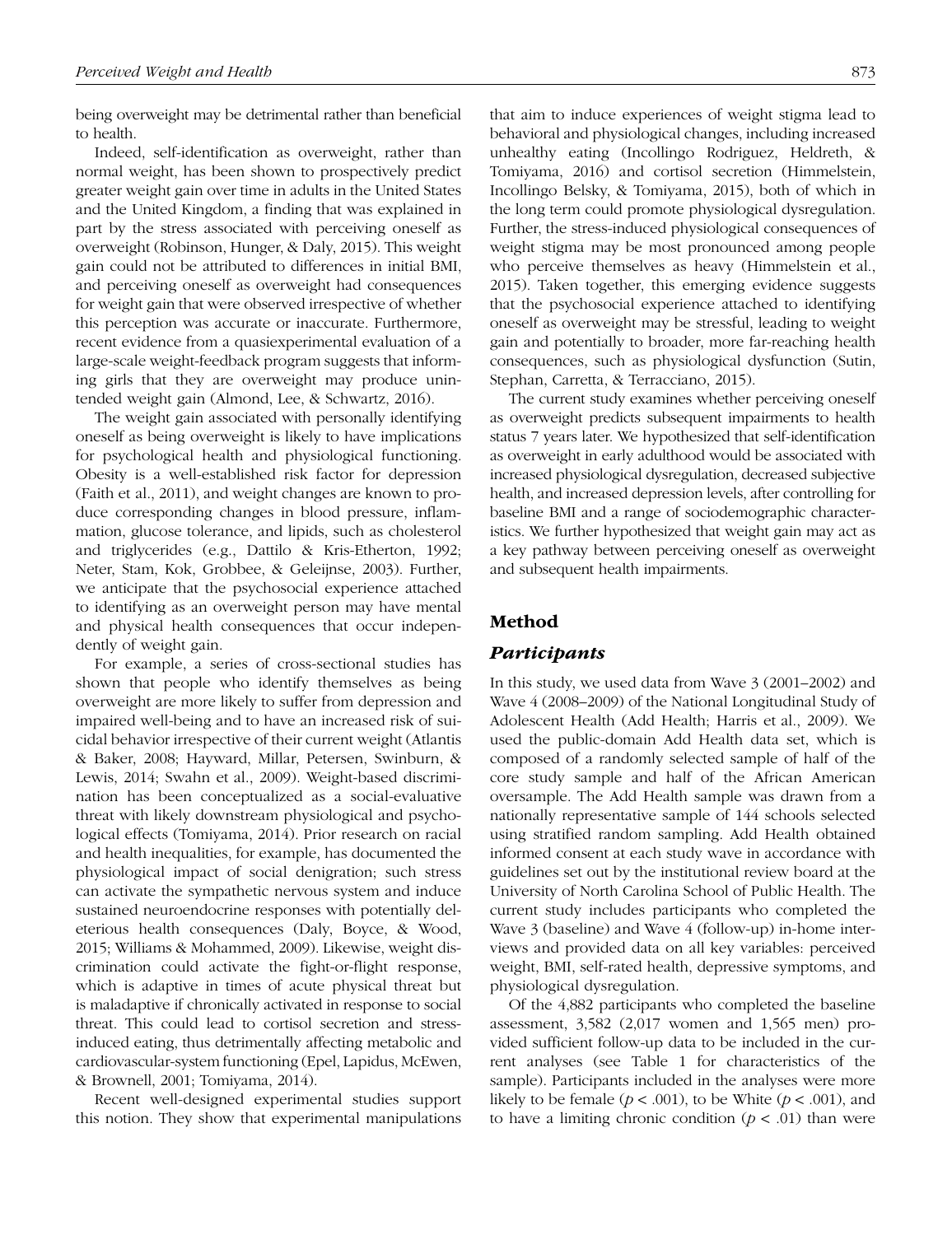| Characteristic                       | Statistic                       |  |  |  |
|--------------------------------------|---------------------------------|--|--|--|
| Perception of self as overweight (%) | 41.82                           |  |  |  |
| Age (years)                          |                                 |  |  |  |
| Baseline                             | $M = 21.80, SD = 1.81$          |  |  |  |
| Follow-up                            | $M = 28.80, SD = 1.78$          |  |  |  |
| Sex (% female)                       | 56.31                           |  |  |  |
| White (%)                            | 72.30                           |  |  |  |
| Education <sup>a</sup>               | $M = 13.23$ , $SD = 1.98$       |  |  |  |
| Income (U.S. dollars)                | $M = 12,949.39, SD = 11,817.93$ |  |  |  |
| Limiting condition $(\%)^b$          | 18.29                           |  |  |  |
| Body mass index (kg/m <sup>2</sup> ) |                                 |  |  |  |
| Baseline                             | $M = 26.62$ , $SD = 6.24$       |  |  |  |
| Follow-up                            | $M = 29.17$ , $SD = 7.33$       |  |  |  |
| Self-rated health <sup>c</sup>       |                                 |  |  |  |
| Baseline                             | $M = 4.00$ , $SD = 0.87$        |  |  |  |
| Follow-up                            | $M = 3.64$ , $SD = 0.92$        |  |  |  |
| Depressive symptoms <sup>d</sup>     |                                 |  |  |  |
| Baseline                             | $M = 4.51$ , $SD = 4.07$        |  |  |  |
| Follow-up                            | $M = 5.17$ , $SD = 4.09$        |  |  |  |

Table 1. Participants' Characteristics

a Education was scored on a scale from 6 (6th grade) to 22 (5 or more years of graduate school) and indicates the highest level of education achieved at the Wave 3 (baseline) assessment. <sup>b</sup>Physical conditions that limited activity and lasted for more than 1 year were considered to be limiting conditions. 'Selfrated health was scored on a scale from 1 (*poor*) to 5 (*excellent*). dDepressive symptoms were assessed using nine items from the Center for Epidemiological Studies Depression Scale (Radloff, 1977); the possible score ranged from 0 to 27.

those who were excluded; they also tended to have a higher BMI ( $p < .01$ ). Weighting the analyses to account for selective attrition did not produce different results; therefore, we report unweighted regression results here. Participants included in the analysis were, on average, 21.80 years old  $(SD = 1.81)$  at baseline and 28.80 years old  $(SD = 1.78)$  at follow-up.

## *Measures*

*Perceived weight.* Self-perceived weight was assessed at baseline using the item "How do you think of yourself in terms of weight?" Participants rated their perceived weight on a scale from 1 (*very underweight*) to 5 (*very overweight*), with a midpoint of 3 (*about the right weight*). Participants were classified as perceiving themselves as being overweight if they scored 4 (*slightly overweight*) or 5 (*very overweight*). This group was contrasted with the remainder of the sample, who scored 1 (*very underweight*), 2 (*slightly underweight*), or 3 (*about the right weight*) on this measure.

*Body mass index.* Height and weight measurements were taken by trained interviewers at baseline and followup assessments according to a standardized protocol (see Entzel et al., 2009). A steel tape measure was used to measure standing height to the nearest 0.5 cm; participants stood against a smooth wall without shoes or hats. Weight was measured to the nearest 0.1 kg using a highcapacity digital bathroom scale. These readings were used to calculate BMI. A quality-control study in which participants were tested and then retested 1 to 2 weeks later showed that the assessment methods used produced highly reliable height, weight, and BMI measures (intraclass correlation coefficients from .98 to 1.00; Hussey et al., 2015).

**Physiological dysregulation.** As part of the Add Health Wave 4 follow-up, participants were examined by qualified staff who collected measures of cardiovascular, inflammatory, and metabolic health. Interviewers followed standardized step-by-step procedures to measure participants' resting, seated blood pressure from the right arm using an electronic oscillometric blood pressure monitor (Entzel et al., 2009). Three assessments were taken at 30-s intervals; the last two readings were recorded and averaged as the measure of resting systolic and diastolic blood pressure. A measure of waist circumference was taken at the superior border of the iliac crest using a tape measure (Entzel et al., 2009). Interviewers also used a finger-prick test to collect whole-blood spots, which were dried and sent to the lab for analysis.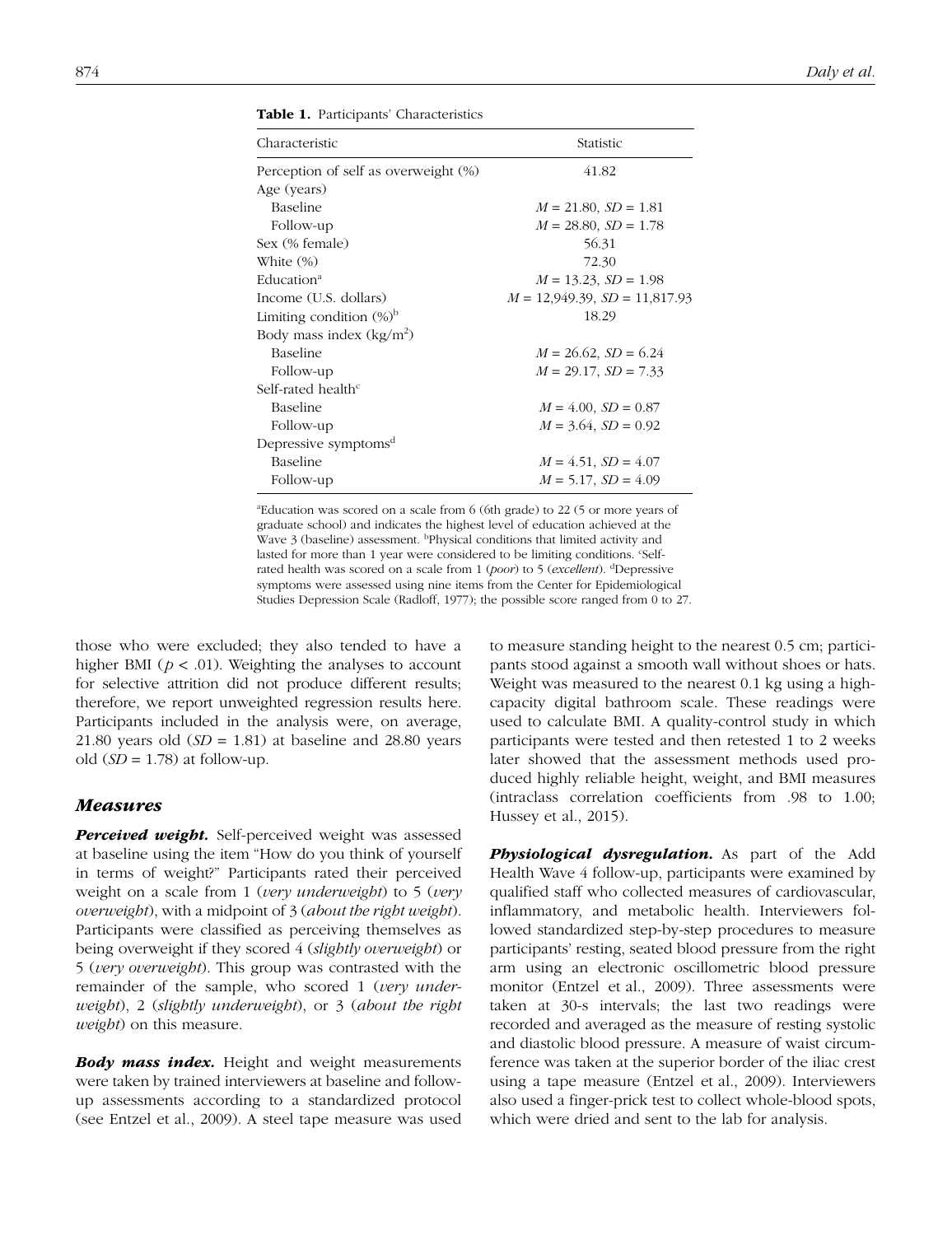Drawing on these measures, we followed prior studies (e.g., Hampson, Edmonds, Goldberg, Dubanoski, & Hillier, 2013) to produce a composite indicator of physiological dysregulation composed of biomarkers of cardiovascular, inflammatory, and metabolic system functioning considered to capture cumulative biological risk (Seeman, McEwen, Rowe, & Singer, 2001). Specifically, systolic and diastolic blood pressure provided an index of cardiovascular functioning. Inflammation levels were assessed using a high-sensitivity C-reactive protein test. Waist circumference provided an index of body fat. Metabolic risk factors were assessed using the ratio of total blood cholesterol to levels of high-density lipoprotein cholesterol, total triglycerides, glucose, and glycated hemoglobin (hemoglobin  $A_{1c}$ ). Each measure was converted to deciles and summed to produce a normally distributed overall physiological dysregulation score. This composite measure was then standardized to have a mean of 0 and standard deviation of 1.

*Self-rated health.* General self-rated health was assessed at baseline and follow-up using the item "In general, how is your health?" Participants' health status was scored on a scale from 1 (*poor*) to 5 (*excellent*), with a midpoint of 3 (*good*). This single-item measure summarizes global health information and has been shown to be a stronger predictor of all-cause mortality than individual health markers derived from blood assays, physical measurements, or medical histories (Ganna & Ingelsson, 2015). Predictions regarding hospitalizations, health-care use, and mortality based on this measure have been shown to be comparable with those identified using multi-item self-reported health measures (DeSalvo, Fan, McDonell, & Fihn, 2005).

**Depressive symptoms.** Depressive symptoms experienced over the previous week were assessed at baseline and follow-up using nine items from the Center for Epidemiological Studies Depression Scale (Radloff, 1977). The items assessed a range of depressive symptoms including depressed affect (feeling blue, sad, depressed), positive affect (feeling as good as other people, enjoying life), somatic symptoms (bothered by things, tired, trouble concentrating), and interpersonal symptoms (feeling disliked by other people). The frequency of depressive symptoms in the week preceding the screening was rated on a scale from 0 (*never/rarely*) to 3 (*most of the time/all of the time*), and the nine items were summed so that higher scores indicated greater depressive symptoms (range = 0–27; Cronbach's  $\alpha$  = .81 in both waves).

## *Analytical strategy*

We first predicted self-rated health and depressive symptoms at follow-up (*T*) controlling for these variables at baseline  $(T - 1)$  to capture residualized changes in health and avoid issues associated with regression toward the mean (e.g., Linn & Slinde, 1977). The main explanatory variable was whether the participant perceived him- or herself as overweight at baseline. We controlled for potential confounds, including baseline BMI, and age, sex, race, education, income, and the presence of a limiting health condition. We then tested the relation between perceiving oneself as overweight at baseline and physiological dysregulation assessed 7 years later:

health<sub>*T*</sub> =  $\beta_0$  +  $\beta_1$  health<sub>*T*-1</sub> +  $\beta_2$  perceived as overweight<sub>*T*-1</sub> + β<sub>3</sub> baseline characteristics<sub>*T*-1</sub> + ε

Next, we conducted two robustness tests. First, we tested whether each predicted association was also observed if we used a continuous measure of perceived weight—from 1 (*very underweight*) to 5 (*very overweight*)—rather than our main dichotomous indicator of whether participants perceived themselves as overweight. We then tested whether the anticipated links between participants' perception of being overweight and the health outcomes examined were moderated by overweight status or gender. We predicted that participants who perceived themselves as being overweight would have poorer subsequent health than those who did not, irrespective of whether these perceptions were accurate or whether participants were male or female.

Finally, we tested whether weight gain attributable to the perception of being overweight (path *a* in Fig. 1) predicted subsequent health (path *b*) and mediated the associations between the perception of being overweight and subsequent physiological dysregulation, self-rated health, and depressive symptoms (whether the *a* × *b* effect was statistically different from zero as indicated by a 95% confidence interval for the indirect effect not containing zero). Because baseline health could influence weight perceptions, weight gain, and subsequent health (see the dashed lines in Fig. 1), we adjusted our models for initial self-rated health and depressive symptoms when examining these outcomes. To test this mediation hypothesis, we used the SPSS PROCESS macro (Hayes, 2013) and created 10,000 bootstrap samples to estimate bias-corrected and accelerated 95% confidence intervals (BCa 95% CIs) and to establish the significance levels of the indirect effects.

Because data on physiological dysregulation were available only at follow-up in Add Health, we could not rule out the possibility that unobserved baseline dysregulation acted as a "third variable" (note its absence from the baseline health variable in in Fig. 1) that influenced both baseline weight perceptions and subsequent physiological dysregulation, accounting for the link between these variables. However, using additional data sets (for details, see Section 2 of the Supplemental Material available online), it was possible to estimate the impact of including or excluding a control for baseline physiological dysregulation on the portion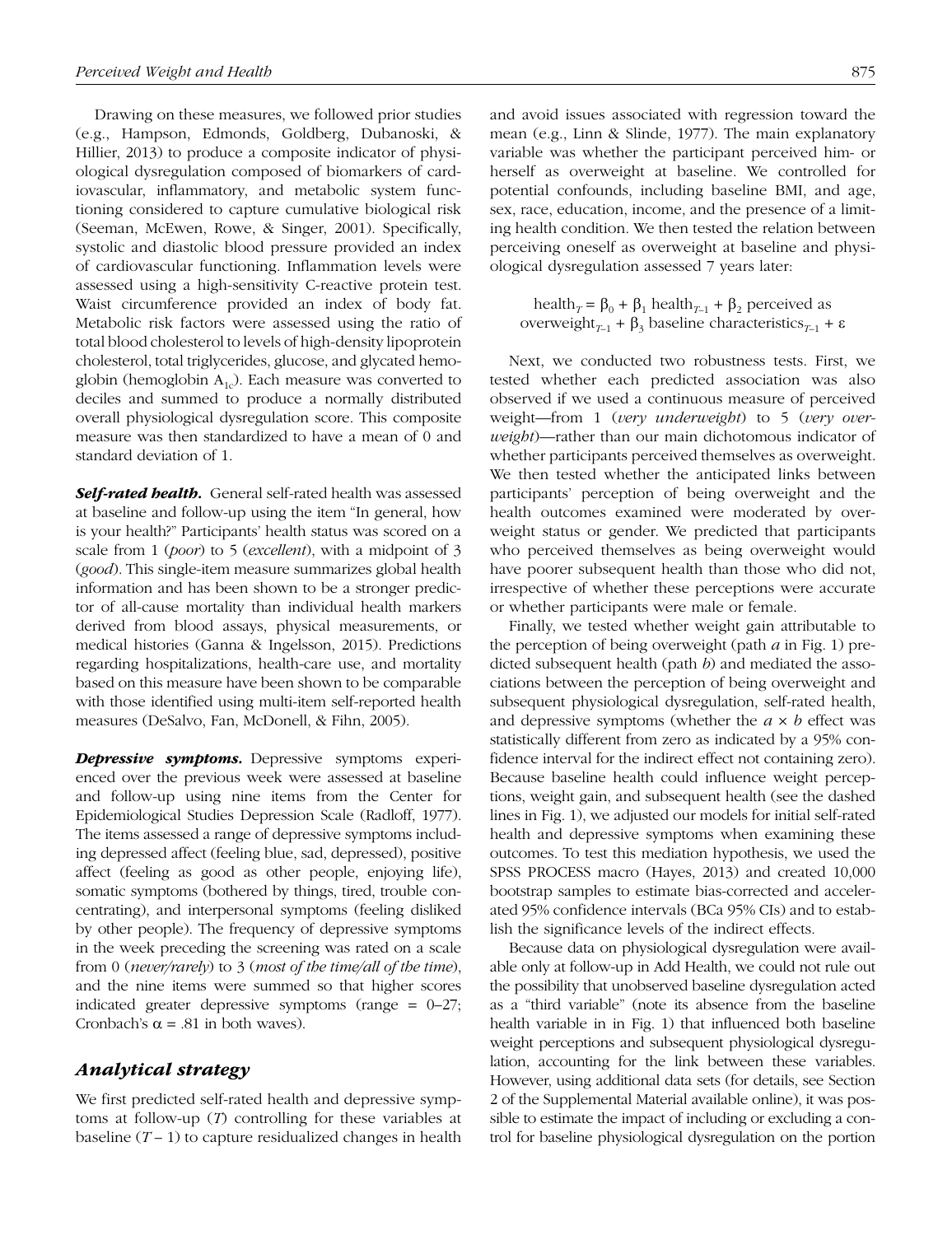

Fig. 1. Conceptual model of the hypothesized effect of perceiving oneself as overweight at baseline on health at follow-up, as mediated by weight gain over time. The effect of health at baseline is indicated by the dashed lines.

of the link between the perception of being overweight and follow-up dysregulation that was due to weight gain over time (i.e., the indirect effect,  $a \times b$ ). We first tested whether controlling for baseline dysregulation influenced the strength of path *a* (from perception of being overweight to weight gain) over an 11-year period. Next, we tested whether including a control for baseline physiological dysregulation affected the association between weight gain (over 4 years) and dysregulation at follow-up (path *b*).

## Results

Of the 3,582 participants, 41.82% perceived themselves as being overweight at baseline, whereas the remaining 58.18% did not, as shown in Table 1. The correlation between perception of being overweight (dichotomous) and actually being overweight (BMI  $\geq$  25 kg/m<sup>2</sup>) was .57  $(p < .001)$ , which confirms the substantial discrepancy between being objectively overweight and perceiving oneself as being overweight (Duncan et al., 2011; Johnson et al., 2014). Self-rated health decreased over the course of the study (baseline:  $M = 4.00$ ,  $SD = 0.87$ ; follow-up: *M* = 3.64, *SD* = 0.92), *t*(3581) = −21.46, *p* < .001, and depressive symptoms increased (baseline: *M* = 4.51, *SD* = 4.07; follow-up: *M* = 5.17, *SD* = 4.09), *t*(3581) = 9.24, *p* < .001. Participants' BMI also increased, by 2.55 kg/m2 , over the 7-year period between the baseline and followup assessments, *t*(3581) = 36.30, *p* < .001.

## *Health outcomes at the 7-year follow-up*

The results of the regression analyses are summarized in Table 2. Between baseline and follow-up, participants who perceived themselves to be overweight showed a decline of 0.22 *SD* in self-rated health, *p* < .001. Perceiving oneself as overweight also predicted a small increase in depressive symptoms over the study period,  $d = 0.09$ ,  $p <$ .05. In addition to these changes in self-rated health and depressive symptoms, perceiving oneself as overweight predicted physiological dysregulation 7 years later. Participants who perceived themselves as being overweight had dysregulation scores 0.24 *SD* higher than the scores of participants who did not perceive themselves as being overweight,  $p < .001$ . These associations were independent of baseline BMI and the potential confounding sociodemographic factors measured (i.e., age, gender, ethnicity, education, income, and the presence of a limiting condition). Further, we observed a very similar pattern of results when a continuous measure of perceived weight was used (see Section 1 in the Supplemental Material).

We also investigated whether the link between perceiving oneself as overweight and the health outcomes examined was dependent on whether participants accurately perceived themselves as overweight (BMI  $\geq$  25.0 at baseline) or overestimated their weight status (BMI < 25 at baseline). When included in the fully adjusted model, the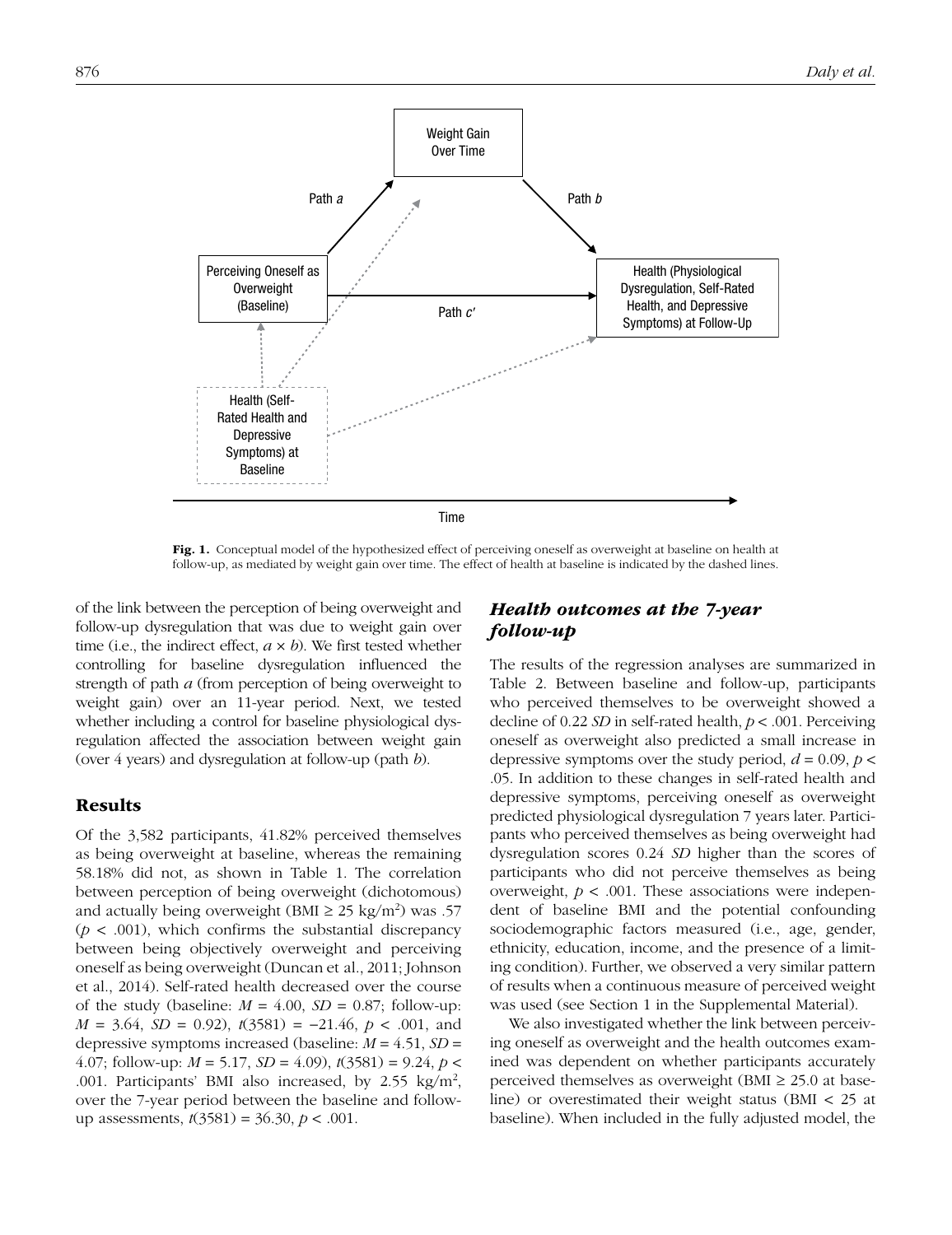| Predictor                           | Physiological dysregulation |                         | Self-rated health           |                         | Depressive symptoms         |                         |  |  |
|-------------------------------------|-----------------------------|-------------------------|-----------------------------|-------------------------|-----------------------------|-------------------------|--|--|
|                                     | Weight gain<br>not included | Weight gain<br>included | Weight gain<br>not included | Weight gain<br>included | Weight gain<br>not included | Weight gain<br>included |  |  |
| Perception of self<br>as overweight | $0.24***$ $(0.04)$          | $0.13***(0.03)$         | $-0.22$ *** $(0.04)$        | $-0.18***$ $(0.04)$     | $0.09*(0.04)$               | $0.09*(0.04)$           |  |  |
| Age                                 | $0.03$ *** $(0.01)$         | $0.04$ *** $(0.01)$     | $-0.02*(0.01)$              | $-0.02**$ (0.01)        | $0.03***$ $(0.01)$          | $0.03**$ $(0.01)$       |  |  |
| Sex (female)                        | $-0.52$ *** $(0.03)$        | $-0.49***$ $(0.03)$     | $-0.06(0.03)$               | $-0.07*(0.03)$          | $0.16***(0.03)$             | $0.16***(0.03)$         |  |  |
| White                               | 0.01(0.03)                  | $0.06*(0.03)$           | $0.18***(0.03)$             | $0.16***(0.03)$         | $-0.12***$ $(0.04)$         | $-0.12***$ $(0.04)$     |  |  |
| Education                           | $-0.04***$ $(0.01)$         | $-0.03***$ $(0.01)$     | $0.07***$ $(0.01)$          | $0.07***$ $(0.01)$      | $-0.07***$ $(0.01)$         | $-0.07***$ $(0.01)$     |  |  |
| Income                              | $-0.00(0.00)$               | 0.00(0.00)              | $-0.00(0.00)$               | $-0.00(0.00)$           | $-0.00(0.00)$               | $-0.00(0.00)$           |  |  |
| Limiting condition                  | $0.07*(0.04)$               | $0.09**$ $(0.03)$       | $-0.05(0.04)$               | $-0.06(0.04)$           | 0.07(0.04)                  | 0.06(0.04)              |  |  |
| Body mass index<br>at baseline      | $0.07***$ $(0.00)$          | $0.07***$ $(0.00)$      | $-0.01***$ $(0.00)$         | $-0.02***(0.00)$        | $-0.00(0.00)$               | $-0.00(0.00)$           |  |  |
| Weight gain <sup>a</sup>            |                             | $0.10***$ $(0.00)$      |                             | $-0.04***$ $(0.00)$     |                             | $-0.00(0.00)$           |  |  |
| Self-rated health                   |                             |                         | $0.39***(0.02)$             | $0.38***$ $(0.02)$      |                             |                         |  |  |
| Depressive<br>symptoms              |                             |                         |                             |                         | $0.10***$ $(0.00)$          | $0.10***$ $(0.00)$      |  |  |

Table 2. Results of the Regression Analysis: Perception of Oneself as Overweight as a Predictor of Subsequent Physiological Dysregulation, Self-Rated Health, and Depressive Symptoms

Note: The table presents *z* scores, with standard errors in parentheses.

a Weight gain was calculated by subtracting body mass index (BMI) at baseline from BMI at follow-up.

 $* p < .05.$  \*\* $p < .01.$  \*\* $p < .001.$ 

interaction term between perceiving oneself as overweight and the accuracy of that perception (i.e., whether the participant was objectively overweight or not overweight at baseline) was nonsignificant for changes in selfrated health, *b* = 0.02, *SE* = 0.08, *t*(3570) = 0.24, *p* = .81, and depressive symptoms,  $b = 0.24$ ,  $SE = 0.32$ ,  $t(3570) =$  $0.74$ ,  $p = .46$ . Further, the inclusion of the interaction term did not produce any increase in model fit, which confirms that the effect that perceiving oneself as overweight had on self-rated health and depression was not dependent on the accuracy of weight perceptions.

There was a significant negative interaction between perceiving oneself as overweight and the accuracy of that perception in predicting physiological dysregulation, *b* = −0.17, *SE* = 0.07, *t*(3571) = −2.29, *p* < .05: Perceiving oneself as overweight was more strongly associated with dysregulation when this perception was inaccurate (BMI < 25 at baseline). However, perceiving oneself as being overweight was predictive of future physiological dysregulation among both participants who were overweight at baseline,  $b = 0.15$ ,  $SE = 0.05$ ,  $t(1801) = 3.00$ ,  $p < .005$ , and participants with BMI levels less than 25 who overestimated their weight at baseline,  $b = 0.26$ ,  $SE = 0.06$ ,  $t(1761) = 4.36$ ,  $p < .001$ . Taken together, these findings suggest that perceiving oneself as being overweight is an important predictor of subsequent health, irrespective of the accuracy of weight perceptions.

Finally, we tested whether the association between perceiving oneself as being overweight and health was moderated by sex. Across the three outcomes (i.e., self-rated health, self-rated depressive symptoms, and physiological dysregulation), there was no evidence that gender interacted with baseline perceptions of oneself as overweight as opposed to not overweight (all *p*s > .05), which indicates that perceiving oneself as being overweight has a similar effect on health in both male and female adults.

## *Mediation through weight gain*

There was substantial evidence that weight gain may explain why perceiving oneself as being overweight is predictive of subsequent health ratings and physiological dysregulation. Perceiving oneself as being overweight predicted increased weight gain between baseline and follow-up,  $b = 1.08$ ,  $SE = 0.19$ ,  $t(3573) = 5.79$ ,  $p < .001$ , as shown previously (Robinson et al., 2015). Weight gain was unrelated to changes in depressive symptoms, and formal mediation analysis confirmed that there was no evidence that perceiving oneself as being overweight had an indirect effect on depressive symptoms through weight gain,  $b = 0.00$ , BCa 95% CI =  $[-0.01, 0.01]$ . However, weight gain was associated with a decline in self-rated health, *b* = −0.04, *SE* = 0.00, *t*(3571) = −11.75, *p* < .001, and with higher levels of physiological dysregulation at follow-up, *b* = 0.10, *SE* = 0.00, *t*(3572) = 33.59, *p* < .001, in a model adjusted for baseline BMI and covariates.

Including weight gain in our main regression model diminished the strength of the associations between perceiving oneself as being overweight and self-rated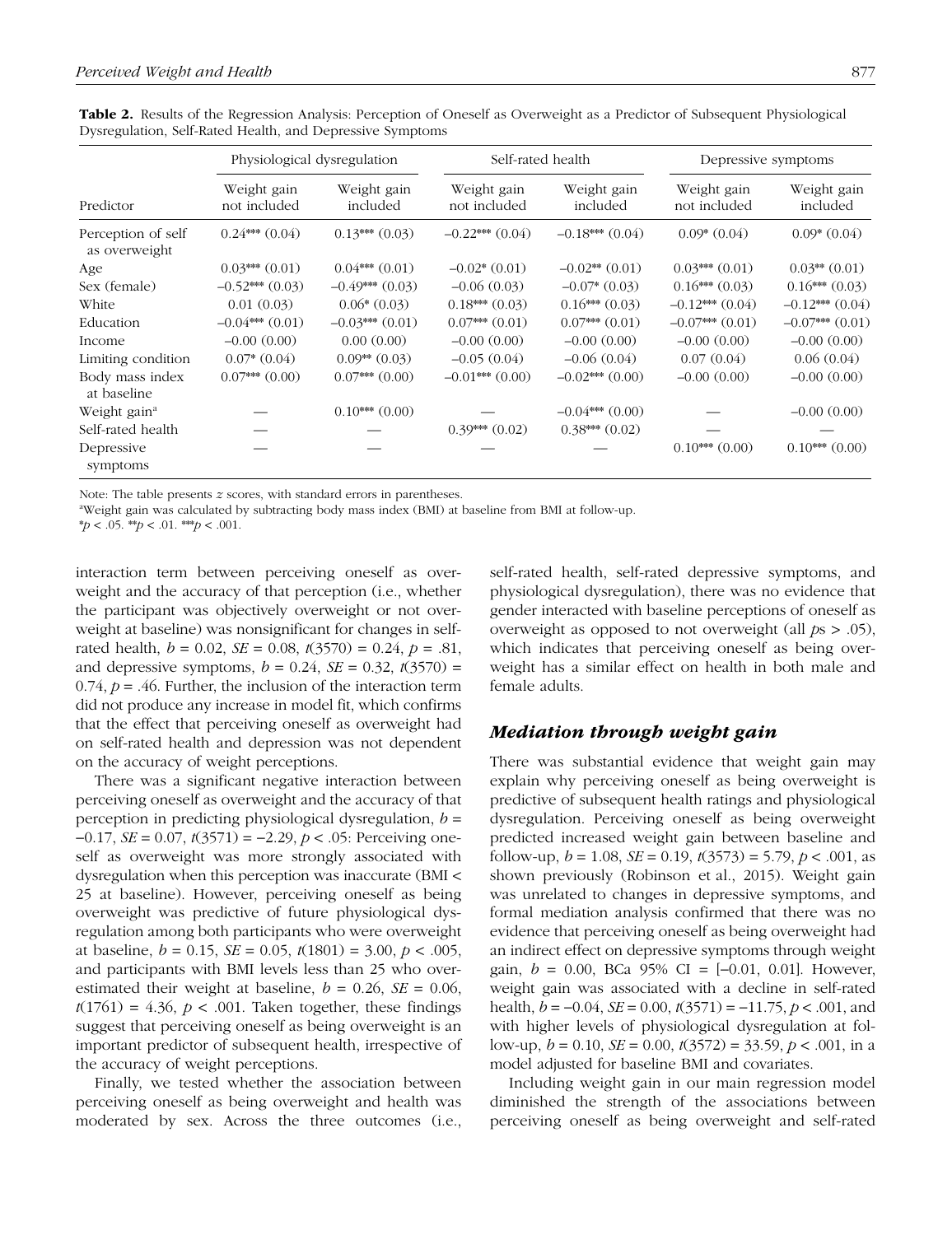health—model without weight gain:  $b = -0.22$ ,  $SE = 0.04$ , *p* < .001; model with weight gain: *b* = −0.18, *SE* = 0.04, *p* < .001—and between perceiving oneself as being overweight and physiological dysregulation—model without weight gain:  $b = 0.24$ ,  $SE = 0.04$ ,  $p < .001$ ; model with weight gain: *b* = 0.13, *SE* = 0.03, *p* < .001—as shown in Table 2. Formal mediation analyses confirmed that weight gain mediated the association between perceived overweight and declines in self-rated health, *b* = −0.04, BCa 95% CI =  $[-0.06, -0.03]$ , and increased physiological dysregulation,  $b = 0.11$ , BCa 95% CI = [0.07, 0.14]. Finally, our additional analyses of two separate data sets indicated that the latter mediation channel may not be markedly affected by the absence of a control for baseline physiological dysregulation (which was not available in Add Health).

Specifically, this additional data showed that adjusting for initial dysregulation did not diminish the association between perceiving oneself as being overweight and subsequent weight gain—path  $a$  without adjustment:  $b =$ 0.67, *SE* = 0.12, *p* < .001; path *a* with adjustment:  $b = 0.66$ ,  $SE = 0.12$ ,  $p < .001$ —or the association between weight gain and dysregulation at follow-up—path *b* without adjustment:  $b = 0.10$ ,  $SE = 0.01$ ,  $p < .001$ ; path *b* with adjustment:  $b = 0.11$ ,  $SE = 0.01$ ,  $p < .001$  (see Section 2 in the Supplemental Material).

In the context of the current study, these analyses provide indirect evidence that the portion of the link between perceiving oneself as being overweight and follow-up dysregulation that is due to weight gain (i.e., the mediation channel  $a \times b$ ) is unlikely to be attributable to unobserved variation in baseline physiological dysregulation.

In summary, the mediation analyses demonstrated the association between perceiving oneself as being overweight and physiological dysregulation was partially indirect; 46% of this relation was mediated by weight gain. A similar pattern emerged for self-rated health: A smaller portion (18%) of the role of perceiving oneself as being overweight was explained by weight gain. Weight gain did not explain why perceiving oneself as being overweight was linked to increased depressive symptoms.

## **Discussion**

There is now evidence linking perceptions of weight to weight gain throughout life. Children viewed as overweight by their parents tend to gain more weight across childhood irrespective of their initial BMI (Robinson & Sutin, 2016). In the teenage years, normal-weight adolescents who perceive themselves as overweight appear to be at increased risk of unhealthy eating, weight gain, and obesity (Cuypers et al., 2012; Martin et al., 2014; Sutin & Terracciano, 2015). Further, BMI report cards labeling girls as "outside a healthy weight" have been shown to inadvertently promote a small level of weight gain (Almond et al., 2016). In adulthood, perceiving oneself as being overweight has been found to be associated with promoting stress-related eating and weight gain (Robinson et al., 2015). Together, these findings suggest that psychologically identifying oneself as a member of the socially stigmatized "overweight" group is likely to be associated with weight gain and eating patterns conducive to obesity.

In the current study, we aimed to test whether there might be other consequential downstream health and well-being effects of weight perceptions. We capitalized on the natural differentiation between medically defined adiposity and perceiving oneself as being overweight to show that such a perception predicted poor health in a large sample of U.S. adults. Specifically, perceiving oneself as being overweight was prospectively associated with physiological dysregulation, declines in subjective health, and increases in depressive symptoms over a 7-year follow-up period. These associations were independent of initial BMI levels and sociodemographic characteristics, were not significantly different for men and women, and were meaningful in magnitude. For example, the longitudinal link between perceiving oneself as being overweight and decreased subjective health (*d* = −0.22) was equivalent in magnitude to an additional 3 years of education, a key predictor of self-rated health (e.g., Kunst et al., 2005) and the link to physiological dysregulation corresponded to an increase in baseline BMI of more than  $3 \text{ kg/m}^2$  ( $d = 0.24$ ). These findings are compatible with the idea that perceiving oneself as being overweight is likely to be stressful and as a result may have adverse health effects (Sutin & Terracciano, 2015).

Indeed, there is rapidly growing evidence that weightbased social stigmatization is linked to daily stress, negative feelings, unhealthy eating, weight gain, and declines in physical and mental health (Robinson et al., 2017; Sutin, Robinson, Daly, & Terracciano, 2016; Sutin et al., 2015; Sutin, Stephan, et al., 2016). These findings suggests that weight stigma may trigger a cycle of stress, maladaptive coping responses, further weight gain, and poor health (Blodorn et al., 2016; Brewis, 2014; Hunger et al., 2015; Sikorski, Luppa, Luck, & Riedel-Heller, 2015; Tomiyama, 2014). However, it has not been clear whether, given the current social climate, simply recognizing oneself as being overweight might set in motion this negative cycle that leads to weight gain and poor health.

Our mediation analyses provided some initial evidence that this might be the case. Weight gain mediated a large portion of the long-term prospective association between perceiving oneself as being overweight and health status as gauged by multiple biomarkers of cardiovascular, metabolic, and immune-system functioning and participant perceptions of physical health. In contrast, although the psychological experience attached to being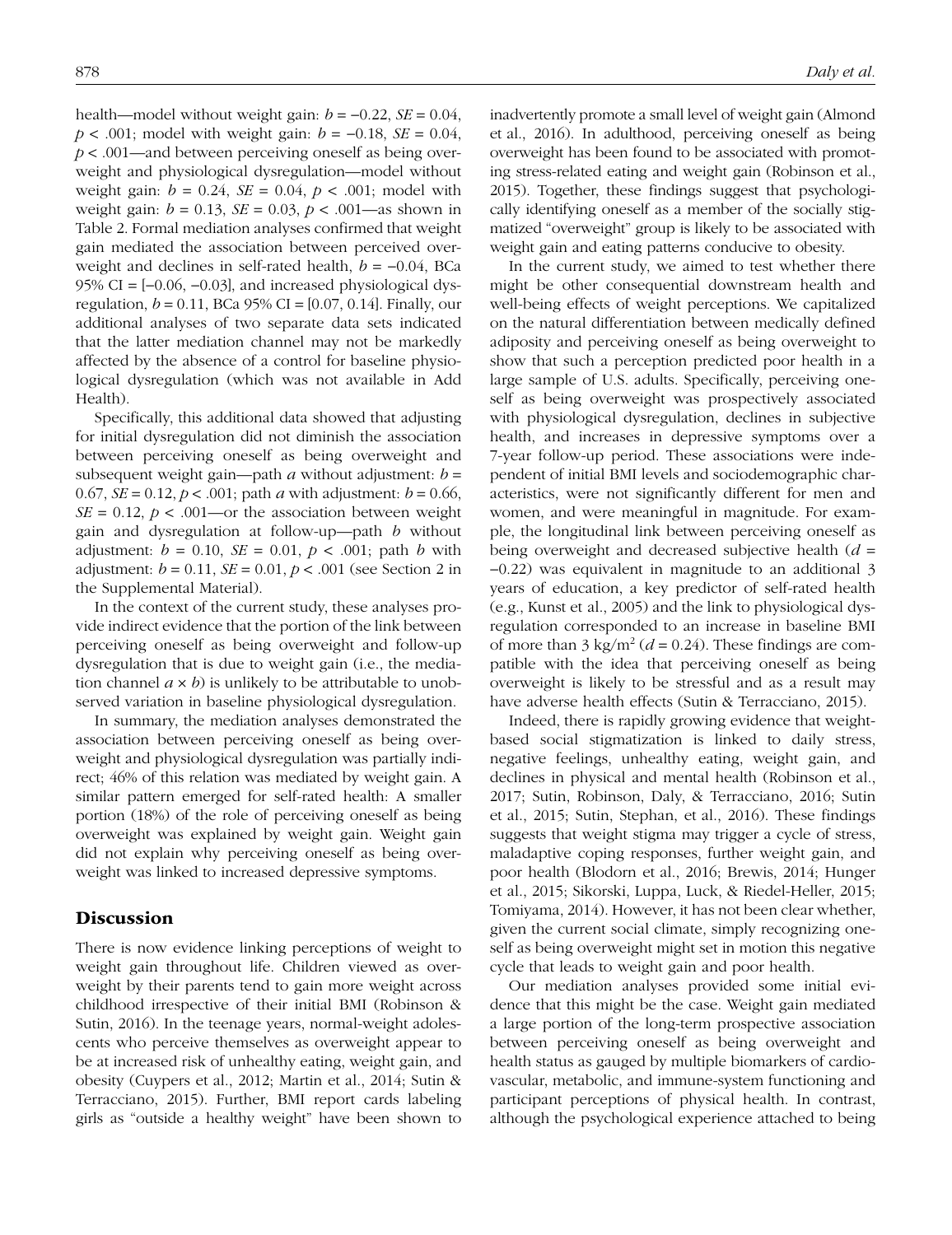overweight was predictive of increased depressive symptoms over time, this could not be explained by changes in body weight over time. It may be that such mechanisms as reduced self-esteem or negative body image explained this association.

The assumption has been that the failure of individuals who are objectively overweight to accurately identify their weight status may be a major public-health concern (Duncan et al., 2011; Johnson et al., 2014); however, our results point to a need for further examination of this assumption. Rather than increasing the likelihood that individuals will effectively manage their body weight, the stress and stigma associated with adiposity may render perceiving oneself as being overweight more detrimental than beneficial to health. If this is the case, well-intended attempts by health-care professionals and public-health officials to ensure that people in the medically defined overweight category identify as such could lead to unforeseen consequences in the long run. Our findings provide initial evidence that such consequences could include physiological dysregulation, depressive symptoms, and poor health. This possibility now warrants close examination using multiwave observational studies along with experimental and quasiexperimental designs with large samples and lengthy periods of follow-up (e.g., Almond et al., 2016).

This further work is necessary because our observational findings are limited in two key respects. First, although we could show that perceiving oneself as being overweight preceded declines in subjective health and increases in depressive symptoms, our measure of physiological dysregulation was available only at follow-up. We therefore cannot rule out the possibility of reverse causality, whereby the link between perceiving oneself as being overweight and subsequent dysregulation reflects the unobserved influence of baseline physiological dysregulation (see Fig. 1). Our mediation analyses partially mitigate this possibility: We have shown that weight gain over 7 years explains a large portion of the link between perceiving oneself as being overweight and subsequent dysregulation. Further, our additional analyses drawing on two further data sets found little evidence that controlling for initial dysregulation was likely to alter this mediation effect. However, additional waves of data are needed to definitively test whether perceived overweight prospectively predicts physiological dysfunction.

A second form of reverse causality that our data cannot directly address is the possibility that current weight perceptions partially reflect the human capacity to imagine future outcomes and anticipate weight gain and health changes. In this scenario, perceiving oneself as being overweight may not influence health; rather, such perceptions may simply reflect self-knowledge of the eventual effects of one's diet and exercise patterns or of a family or genetic propensity for weight gain. To overcome this potential limitation, future studies could control for the perceived probability of future weight gain. Further, an examination of the mediating pathways from perceived overweight to the emergence of poor health (e.g., through discrimination experiences, stigma concerns, perceived stress, eating behavior) would help articulate the mechanisms underlying these links. Finally, using long-form measures of reported health coupled with latent change models would help ensure effect-size estimates are not attenuated by measurement error.

This study also has several important strengths. Using longitudinal analyses allowed us to examine how perceiving oneself as being overweight predicts changes in health and well-being over time. Further, by examining physiological dysregulation, a measure comprising objectively assessed clinical indicators, we could rule out the possibility that the link between perceived overweight and future health was due to differences in answering style (e.g., where people who tend to say negative things about their weight also do so about their health). Finally, we could show that weight gain explained a large portion of the link between perceiving oneself as being overweight and physiological dysregulation. This finding is notable because it supports a cyclical model whereby identifying with a stigmatized group may have a range of deleterious social-psychological consequences that perpetuate weight gain and lead to poor health (Tomiyama, 2014). Further, this finding also suggests that psychosocial and psychobiological pathways unrelated to weight gain must be examined to fully explain how perceiving oneself as being overweight may "get under the skin." In conclusion, the current research provides initial evidence that perceiving oneself as being overweight may contribute to future health and sets the scene for studies exploring the psychosocial processes linking weight perceptions and subsequent ill health.

#### Action Editor

Wendy Berry Mendes served as action editor for this article.

#### Author Contributions

All the authors developed the study concept. M. Daly performed the data analysis and drafted the manuscript, and E. Robinson and A. R. Sutin provided critical revisions. All the authors approved the final version of the manuscript for submission.

#### Acknowledgments

This research used data from the National Longitudinal Study of Adolescent Health (Add Health), which was funded by the *Eunice Kennedy Shriver* National Institute of Child Health and Human Development (NICHD), with cooperative funding from 23 other federal agencies and foundations.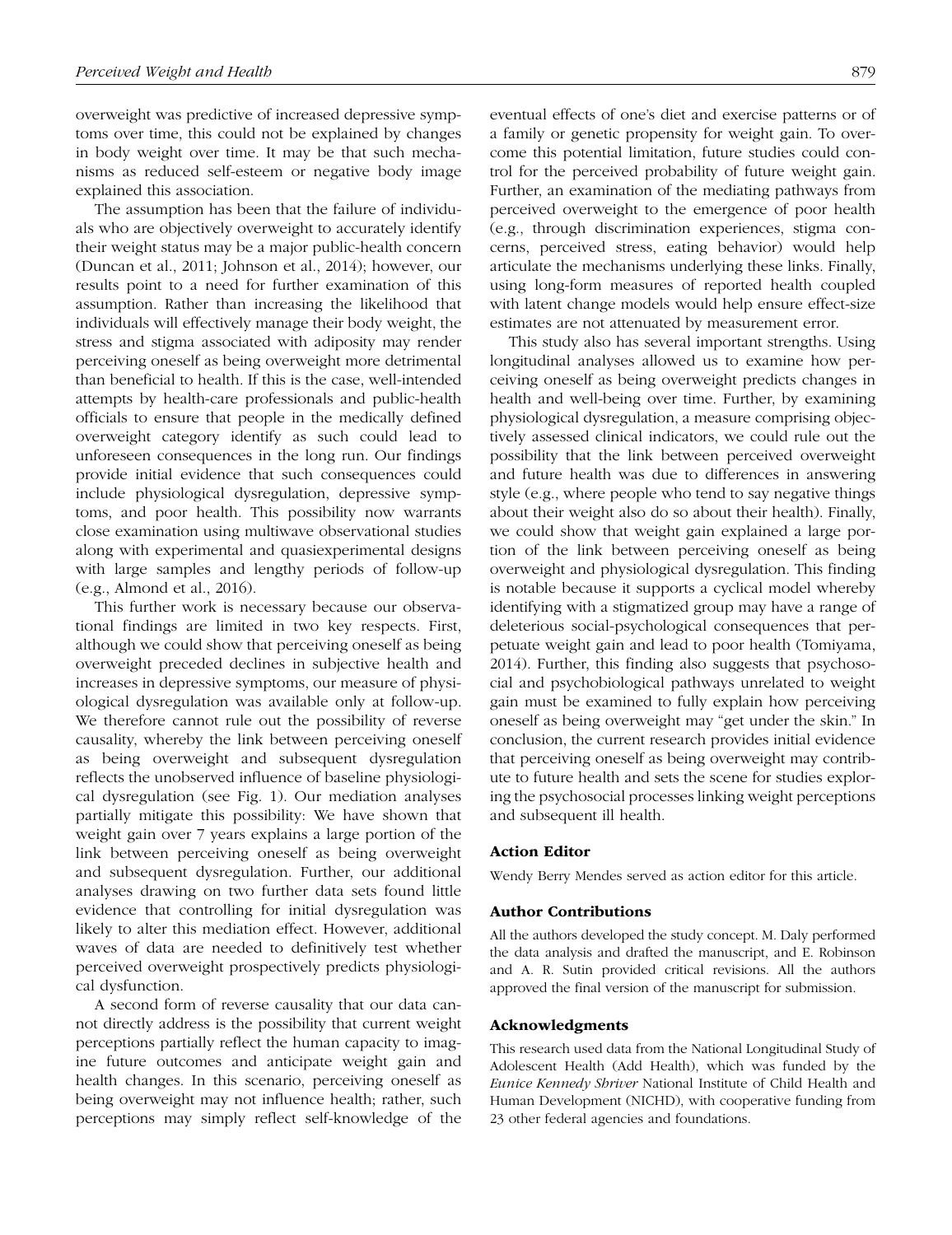#### Declaration of Conflicting Interests

The authors declared that they had no conflicts of interest with respect to their authorship or the publication of this article.

#### Funding

E. Robinson was funded by the Medical Research Council and the Economic Research Council. A. R. Sutin was supported by *Eunice Kennedy Shriver* National Institute of Child Health and Human Development Grant 1R15-HD083947.

#### Supplemental Material

Additional supporting information can be found at http:// journals.sagepub.com/doi/suppl/10.1177/0956797617696311

#### Open Practices



All data and materials have been made publicly available via Data Sharing for Demographic Research and can be accessed at http://doi.org/10.3886/ICPSR21600.v17. The complete Open [Practices Disclosure for this article can be found at http://journals](http://journals.sagepub.com/doi/suppl/10.1177/0956797617696311.) .sagepub.com/doi/suppl/10.1177/0956797617696311. This article has received the badges for Open Data and Open Materials. More information about the Open Practices badges can be found at https://www.psychologicalscience.org/publications/badges.

### References

- Almond, D., Lee, A., & Schwartz, A. E. (2016). Impacts of classifying New York City students as overweight. *Proceedings of the National Academy of Sciences, USA*, *113*, 3488–3491.
- Atlantis, E., & Baker, M. (2008). Obesity effects on depression: Systematic review of epidemiological studies. *International Journal of Obesity*, *32*, 881–891.
- Blodorn, A., Major, B., Hunger, J. M., & Miller, C. (2016). Unpacking the psychological weight of weight stigma: A rejection-expectation pathway. *Journal of Experimental Social Psychology*, *63*, 69–76.
- Brewis, A. A. (2014). Stigma and the perpetuation of obesity. *Social Science & Medicine*, *118*, 152–158.
- Cuypers, K., Kvaløy, K., Bratberg, G., Midthjell, K., Holmen, J., & Holmen, T. L. (2012). Being normal weight but feeling overweight in adolescence may affect weight development into young adulthood—an 11-year followup: The HUNT study, Norway. *Journal of Obesity, 2012*, Article 601872. doi:10.1155/2012/601872
- Daly, M., Boyce, C. J., & Wood, A. M. (2015). A social rank explanation of how money influences health. *Health Psychology*, *34*, 222–230.
- Dattilo, A. M., & Kris-Etherton, P. M. (1992). Effects of weight reduction on blood lipids and lipoproteins: A metaanalysis. *The American Journal of Clinical Nutrition*, *56*, 320–328.
- DeSalvo, K. B., Fan, V. S., McDonell, M. B., & Fihn, S. D. (2005). Predicting mortality and healthcare utilization with a single question. *Health Services Research*, *40*, 1234–1246.
- Duncan, D. T., Wolin, K. Y., Scharoun-Lee, M., Ding, E. L., Warner, E. T., & Bennett, G. G. (2011). Does perception equal reality? Weight misperception in relation to weightrelated attitudes and behaviors among overweight and obese US adults. *International Journal of Behavioral Nutrition and Physical Activity*, *8*, 20. doi:10.1186/1479-5868-8-20
- Entzel, P., Whitsel, E. A., Richardson, A., Tabor, J., Hallquist, S., Hussey, J. M., . . . Harris, K. M. (2009). *Add Health Wave IV documentation: Cardiovascular and anthropometric measures*. Retrieved from http://www.cpc.unc.edu/projects/ [addhealth/data/guides/WaveIVcardiovascularandanthropo](http://www.cpc.unc.edu/projects/addhealth/data/guides/WaveIVcardiovascularandanthropometricdocumentation110209.pdf) metricdocumentation110209.pdf
- Epel, E. S., Lapidus, R., McEwen, B., & Brownell, K. (2001). Stress may add bite to appetite in women: A laboratory study of stress-induced cortisol and eating behavior. *Psychoneuroendocrinology*, *26*, 37–49.
- Faith, M. S., Butryn, M., Wadden, T. A., Fabricatore, A., Nguyen, A. M., & Heymsfield, S. B. (2011). Evidence for prospective associations among depression and obesity in populationbased studies. *Obesity Reviews*, *12*, e438–e453. doi:10.1111/ j.1467-789X.2010.00843.x
- Ganna, A., & Ingelsson, E. (2015). 5 year mortality predictors in 498 103 UK Biobank participants: A prospective populationbased study. *The Lancet*, *386*, 533–540.
- Hampson, S. E., Edmonds, G. W., Goldberg, L. R., Dubanoski, J. P., & Hillier, T. A. (2013). Childhood conscientiousness relates to objectively measured adult physical health four decades later. *Health Psychology*, *32*, 925–928.
- Harris, K. M., Halpern, C. T., Whitsel, E., Hussey, J., Tabor, J., Entzel, P., & Udry, J. R. (2009). The National Longitudinal Study of Adolescent to Adult Health: Research design. [Retrieved from http://www.cpc.unc.edu/projects/addhealth/](http://www.cpc.unc.edu/projects/addhealth/design) design
- Hayes, A. F. (2013). *An introduction to mediation, moderation, and conditional process modeling: A regression-based approach*. New York, NY: Guilford Press.
- Hayward, J., Millar, L., Petersen, S., Swinburn, B., & Lewis, A. J. (2014). When ignorance is bliss: Weight perception, body mass index and quality of life in adolescents. *International Journal of Obesity*, *38*, 1328–1334.
- Heuer, C. A., McClure, K. J., & Puhl, R. M. (2011). Obesity stigma in online news: A visual content analysis. *Journal of Health Communication*, *16*, 976–987.
- Himmelstein, M. S., Incollingo Belsky, A. C., & Tomiyama, A. J. (2015). The weight of stigma: Cortisol reactivity to manipulated weight stigma. *Obesity*, *23*, 368–374.
- Hunger, J. M., Major, B., Blodorn, A., & Miller, C. (2015). Weighed down by stigma: How weight-based social identity threat influences weight gain and health. *Social and Personality Psychology Compass*, *9*, 255–268.
- Hussey, J. M., Nguyen, Q. C., Whitsel, E. A., Richardson, L. J., Halpern, C. T., Gordon-Larsen, P., & Harris, K. M. (2015). The reliability of in-home measures of height and weight in large cohort studies: Evidence from add health. *Demographic Research*, *32*, 1081–1100.
- Ikeda, J. P., Crawford, P. B., & Woodward-Lopez, G. (2006). BMI screening in schools: Helpful or harmful. *Health Education Research*, *21*, 761–769.